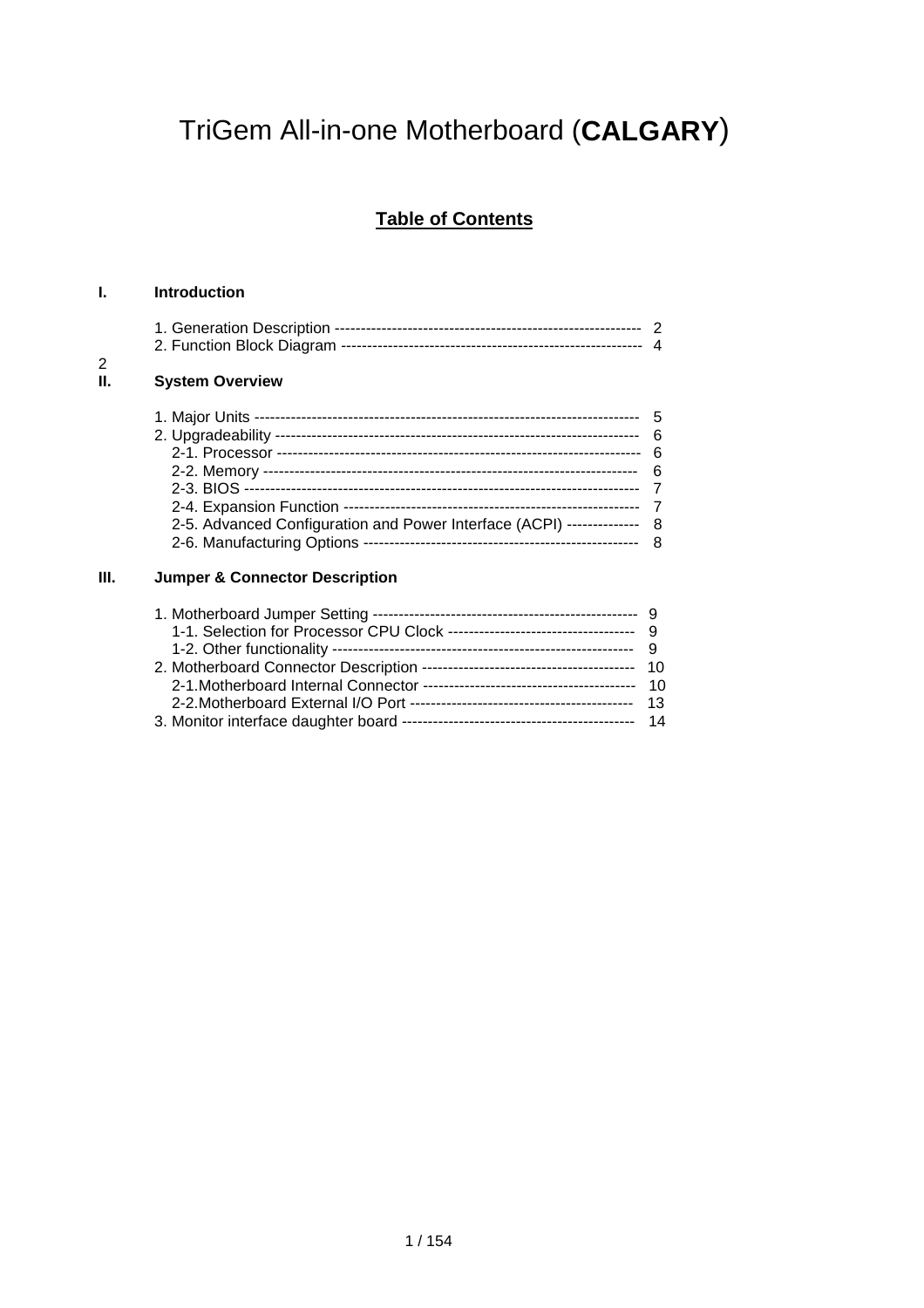# **I. Introduction**

The *Calgary* motherboard is designed only for TriGem' s all-in-one PC to support a special monitor made by KDS. For information regarding the system, please refer to the system documents (Manual). This board is designed to support Intel Celeron PPGA processors and to provide the high performance targeted 3D graphical display –AGP based solution. Also, PCI based audio function with AC-link 97 interface provides a complete high quality audio solution. To expand system integration on the user side, the PCMCIA function supports two independent card sockets - 16-bit PC card specification and 32-bit PC card (CardBus) specification. The NTSC decoding function is provided to connect the game machine/VCR into one composite input port. Also, this board support Audio CD controls in system power off state (Soft-off State). There is a unique connector, which is supporting PCI modem device and Ethernet LAN with HomePNA device. This sub-board is designed to support ACPI specification fully.

### **1. General description**

**Motherboard** 

- Optimized PCB size in mini form factor: 215.0mm(8.5" ) \* 190.0mm(7.6" ) \* 1.6t (6 Layers)
- Both side soldering (Top and bottom)

### Processor

- Intel Socket-370 (370pin PPGA Socket)
- Intel Celeron 300A/333/366/400/433MHz processor support

### Main Chipset

- AGPsets PCI/AGP Controller: *Intel 440LX*
- PCI bus mastering controller, and Power management interface: *Intel PIIX4E*
- Graphics system : *ATi RAGE-XL* with 4(32 bit) or 8 MB (64 bit) SDRAM
- Audio system : *Crystal CS4280* with AC97 Codec *(CS429***7)**
- Super I/O controller : *ITE IT8673F*
- PCMCIA controller : *TI PCI1225*
- NTSC decoder : *ATi Rage-Theater*
- DC-DC Converter : *Semtech SC1164*
- Clock Generator : *ICS9148BF-08* (66MHz host clock support)

### Memory Configuration

- System Memory
- Built-in 64MB consists of 8 device 64Mbit 3.3V SDRAM component
- One 144pin SDRAM SO-DIMM connector is up to 128MB
- Total Memory Size is up to 192MB
- Flash Memory (BIOS): Programmable 2MB Flash memory

### I/O Feature

- Integrated standard I/O functions in the right side
- One FIFO serial port (COM1)
- PS/2 styles keyboard and mouse port
- One vertical USB port
- One audio jack for Speaker output
- Integrated standard I/O functions in the rear side
- One multi-mode parallel port by header type
- One joystick port by header type
- Integrated standard I/O functions in the Mother board
- One E-IDE connector: for HDD
- One FDD connector by FFPC type: for slim type 3.5" FDD
- One CD-ROM connector: for slim type CD-ROM control interface
- Integrated special I/O functions in the Mother board *for Front Panel interface*
- Audio CD control interface between MiCOM (in Audio CD control B/D) and CD-ROM
- Two audio jacks for Headphone & MIC and One USB port
- Power ON/OFF Button and system state indicator LED (two colors)
- Three RCA jacks for NTSC-In and Audio In(Left / Right)

Expandability

• Supports PCMCIA Card Type II\*2, PCMCIA card Type III\*1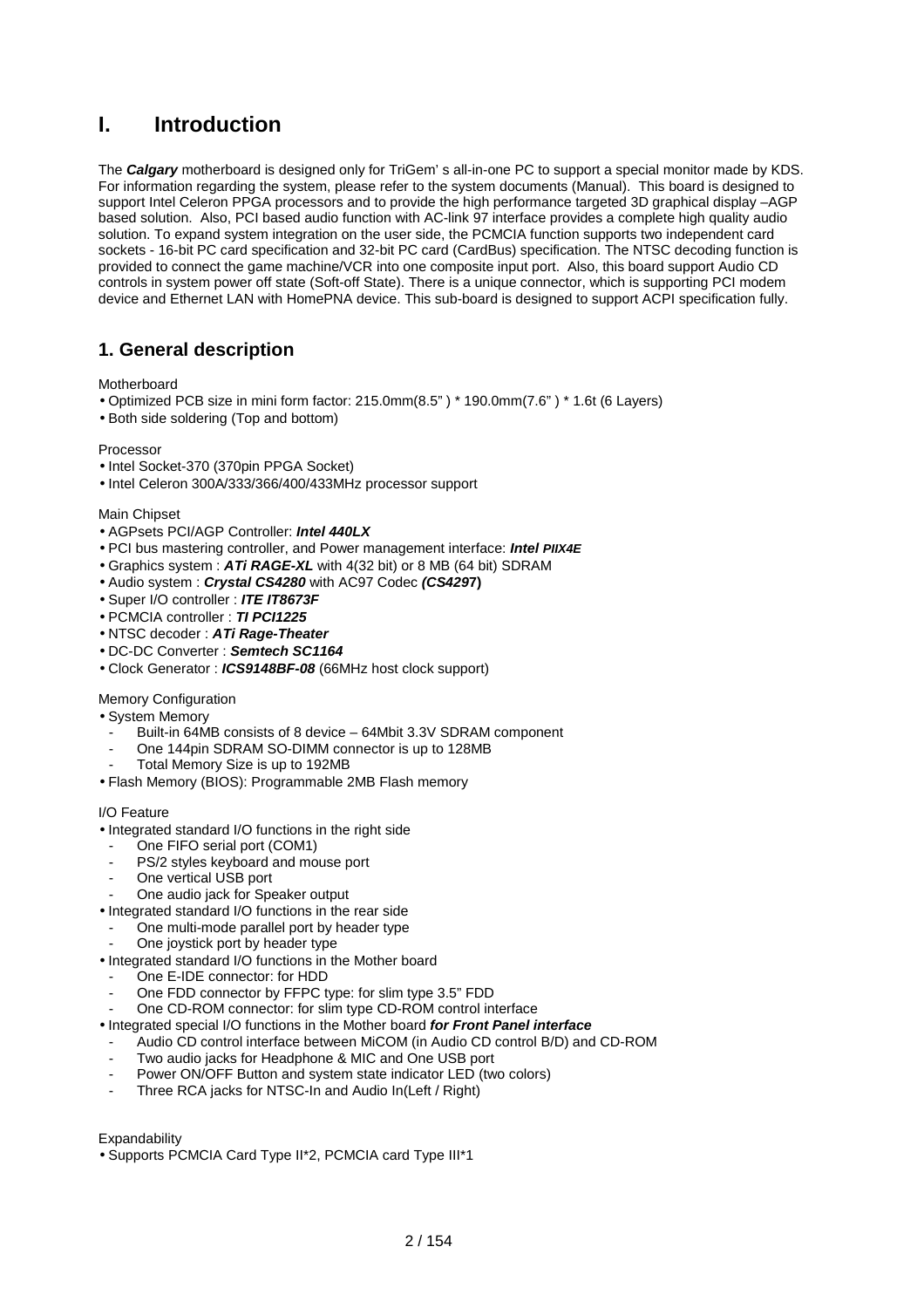- Supports two PCI devices (Soft Modem and Ethernet LAN) by the 80pin connector
- *-Refer to the "Ethernet LAN and Soft Modem subsystem"*

#### Audio Subsystem

- Crystal CS4280 PCI audio controller with fully DOS Games compatibility
- Compatible with sound blaster, sound blaster pro, and window sound system
- Enhanced Stereo full duplex operation
- Advanced MPC3-compatible input and output mixer
- Joystick port and MPU-401 compatible MIDI interface
- PC97 and PC98 compliance
- Audio CD control Features
- Although computer is in the off state, this system can control Audio CD using the control buttons
- (located on the front panel)
- Supports both Power Off mode and Power On mode
- *Power Off Mod***e**: *Controlled between buttons (in the front panel) and CD-ROM*
- *Power On Mode (in the Windows 98*): *Controlled between buttons and manager program*

#### Graphics Subsystem ( ATi RAGE XL + ATi Rage Theater )

### • General Features

- Comprehensive AGP support, including 2X mode, side-band addressing and AGP texturing
- Fully PC98 compliant
- Triple 8-bit palette DAC with gamma correction for true WYSIWYG color
- Pixel rates up to 230MHz
- Flexible graphics memory configuration: 4MB(32-bit) or 8MB(64-bit) SDRAM (Manufacture option) Superior 3D acceleration and comprehensive 3D support including a triangle set-up engine, Single-pass tri linear filtering, six perspectively correct texturing mode, video texturing, Gouraud and specular shading, a host of 3D special effects video enhancements.
- NTSC decoding Features
- Supports NTSC North America and Japan
- One Composite input format support
- Advanced adaptive comb filter for better picture quality
- Integrated high-quality horizontal and vertical downscalers

#### PCMCIA Subsystem

- 1997 PC Card standard complaint
- High performance PCI-to-PCI Card controller that supports two independent card sockets
- Two PC Card or CardBus slots with hot insertion and removal
- Any combination of 16-bit and CardBus PC cards in the two socket, powered at 5V or 3.3V
- Not support ZV port protocol

### Ethernet LAN with Home PNA Subsystem

- Main Chipset : *Intel 21145*
- HomePNA Features
- Compliant with the *HomePNA(Home Phoneline Networking Alliance)* Specification effort
- Integrates a HomePNA PHY for 1 Mb/s Ethernet-like home networking on telephone lines
- Provides automatic support for dual HomePNA data transfer rates
- Network Side Features
- Supports two network port: 10BASE-T(10 Mb/s) and HomePNA (1 Mb/s)
- Supports autodetection between 10BASE-T and HomePNA
- Provides internal and external loopback capability on all network ports
- Supports IEEE 802.3 and ANSI 8802-3 Ethernet standards

### Soft MODEM Subsystem

#### • Main Chipset : *PC Tel PCT789T-A*

- Data Modem Features
- Max. Speed: 56Kbps(Down Stream)
- Protocol : K56Flex, V.90, V.34+, V.34, V.32bis, V.32, V.22bis, V.22A/B, V.23, Bell212A, 103
- Fax Modem Features
- Max. Speed: 14.4Kbps
- Protocol : ITU-T V.17, V.29, V.27ter, V.21 ch2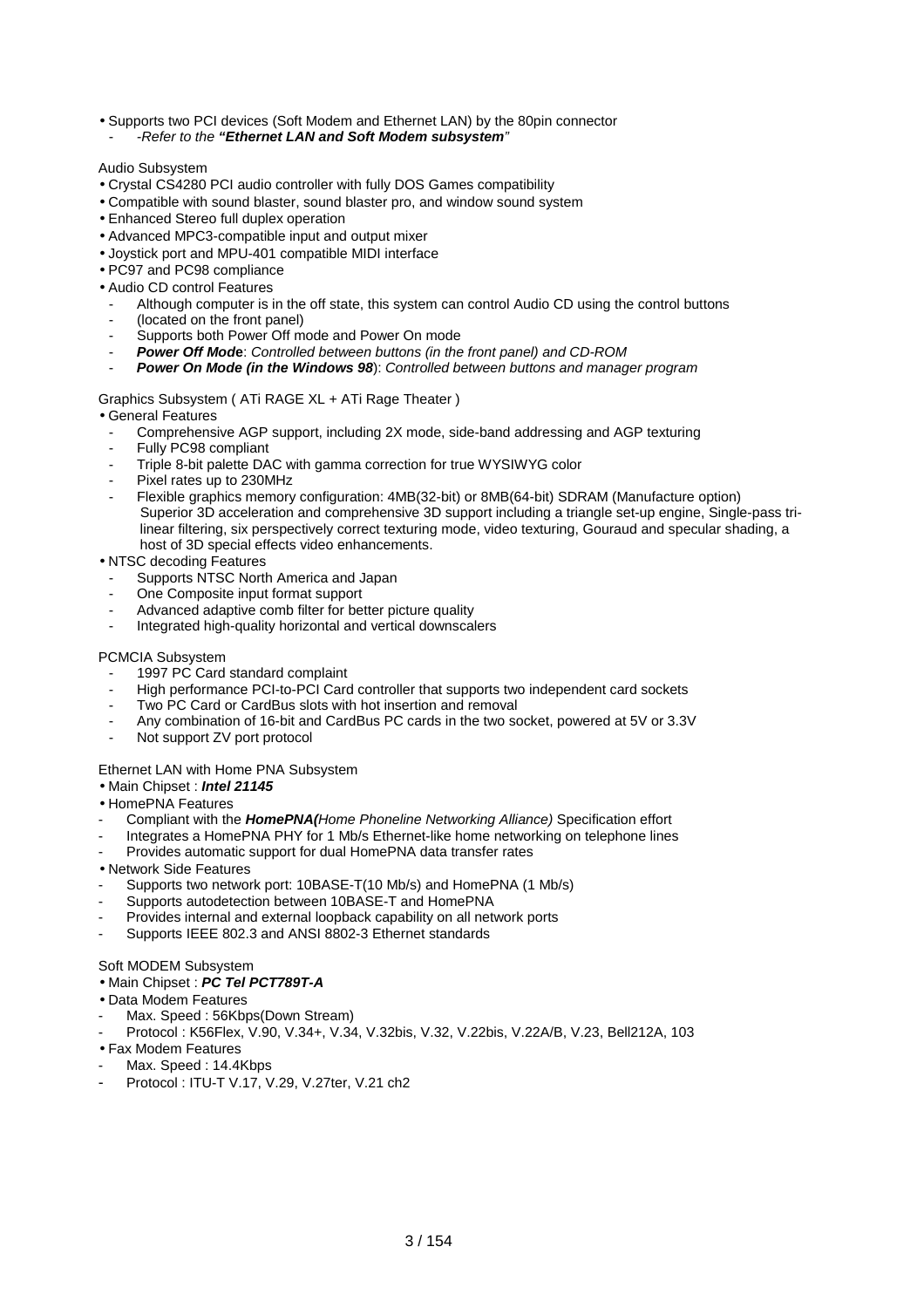### **2. Function Block Diagram**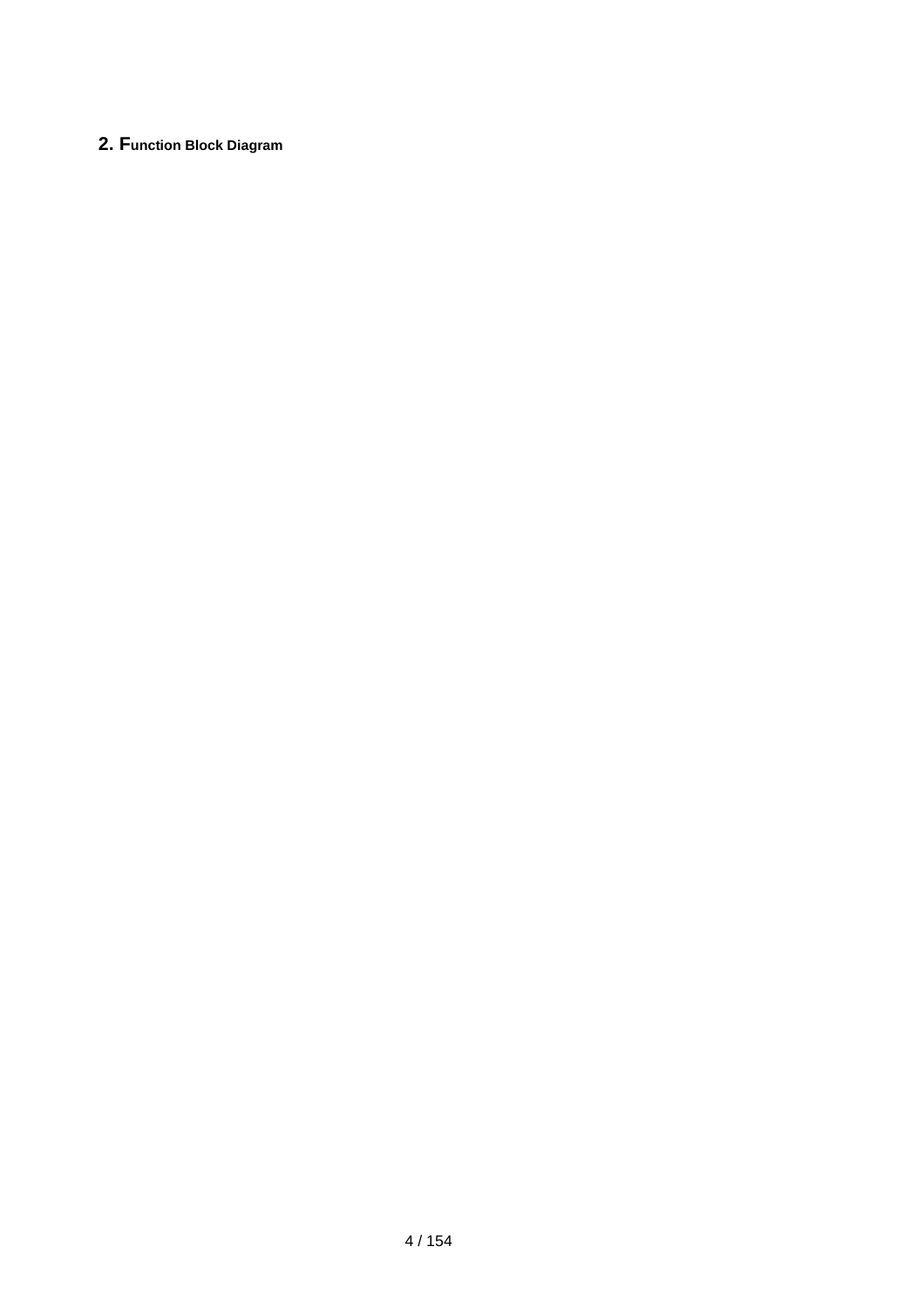

- **II. System Overview**
- **1. Major Units**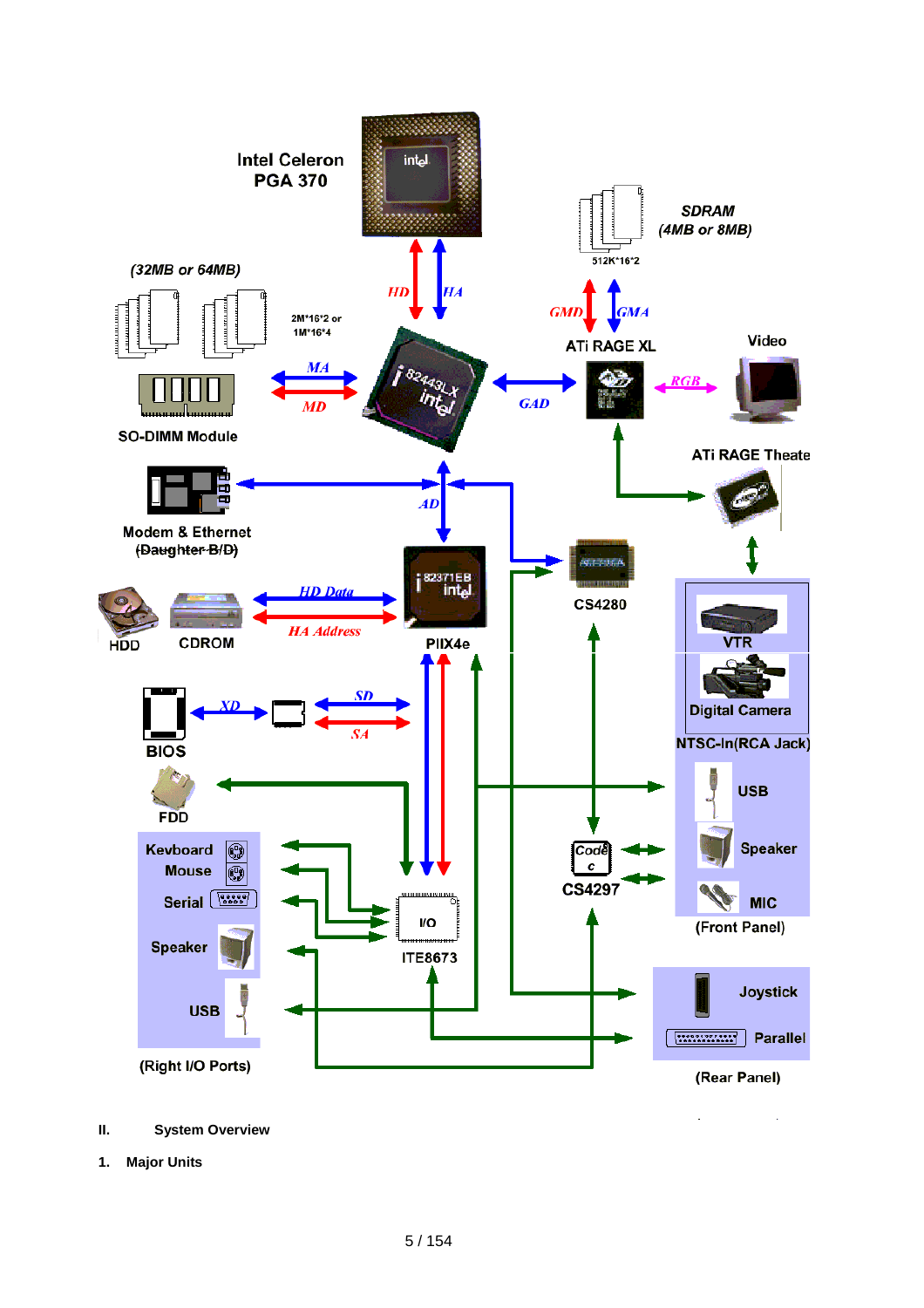### **1-1. Component (Top) side**



**1-2. Solder (Bottom) side**



# **2. Upgradeability**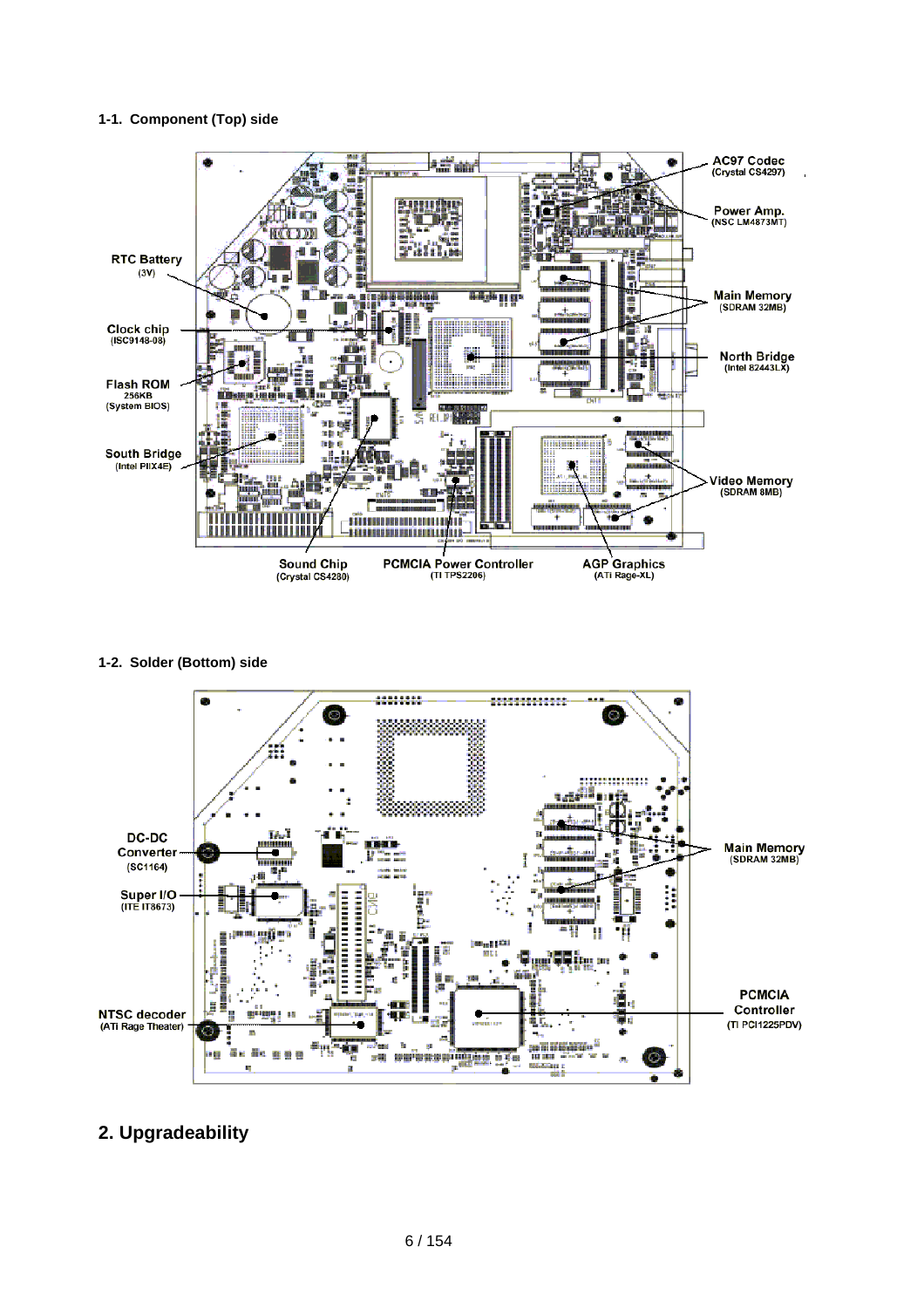### **2-1. Processor**

*CALGARY* motherboard provides the 370pin PGA370 socket that is not backward compatible with ZIF socket-7 processors The Processor' s VID pin automatically program the voltage regulator on the motherboard to the required processor voltage. The motherboard supports processors that run internally at 300A/333/366/400/433MHz.

Supported Intel Celeron Processors (PPGA Socket Type)

- Intel : Celeron 300AMHz
- : Celeron 333MHz
- : Celeron 366MHz
- : Celeron 400MHz
- : Celeron 433MHz

### **2-2. Memory**

The motherboard has 64MB SDRAM on board and only one dual inline memory module (DIMM). So, minimum 64MB to maximum 192MB-memory size. The BIOS can automatically detect the memory type, size, and speed through SMBUS interface between the core chipset and DIMM module.

The motherboard supports the following memory features

- Default 64MB SDRAM on Board
- 3.3V and unbuffered 144-pin SO-DIMM
- Only 66MHz unbuffered SDRAM
- Non-ECC memory support
- Single or double-sided DIMM with the following types

| <b>Total size</b>                                   | On Board memory                                                    | <b>DIMM</b> memory size                            | <b>Remarks</b>                  |
|-----------------------------------------------------|--------------------------------------------------------------------|----------------------------------------------------|---------------------------------|
| 32 MB<br>64MB<br><b>96MB</b><br><b>160MB</b>        | 1Mbit * 16bit * 4 banks * 4ea or<br>2Mbit * 16bit * 2 banks * 4ea  | <b>None</b><br><b>32MB</b><br>64MB<br><b>128MB</b> | On B/D 32MB<br>(Factory Option) |
| 64MB<br><b>96MB</b><br><b>128MB</b><br><b>192MB</b> | 1Mbit * 16bit * 4 banks * 8ea or<br>2Mbit * 16bit * 2 banks * 8 ea | <b>None</b><br><b>32MB</b><br>64MB<br><b>128MB</b> | On B/D 64MB                     |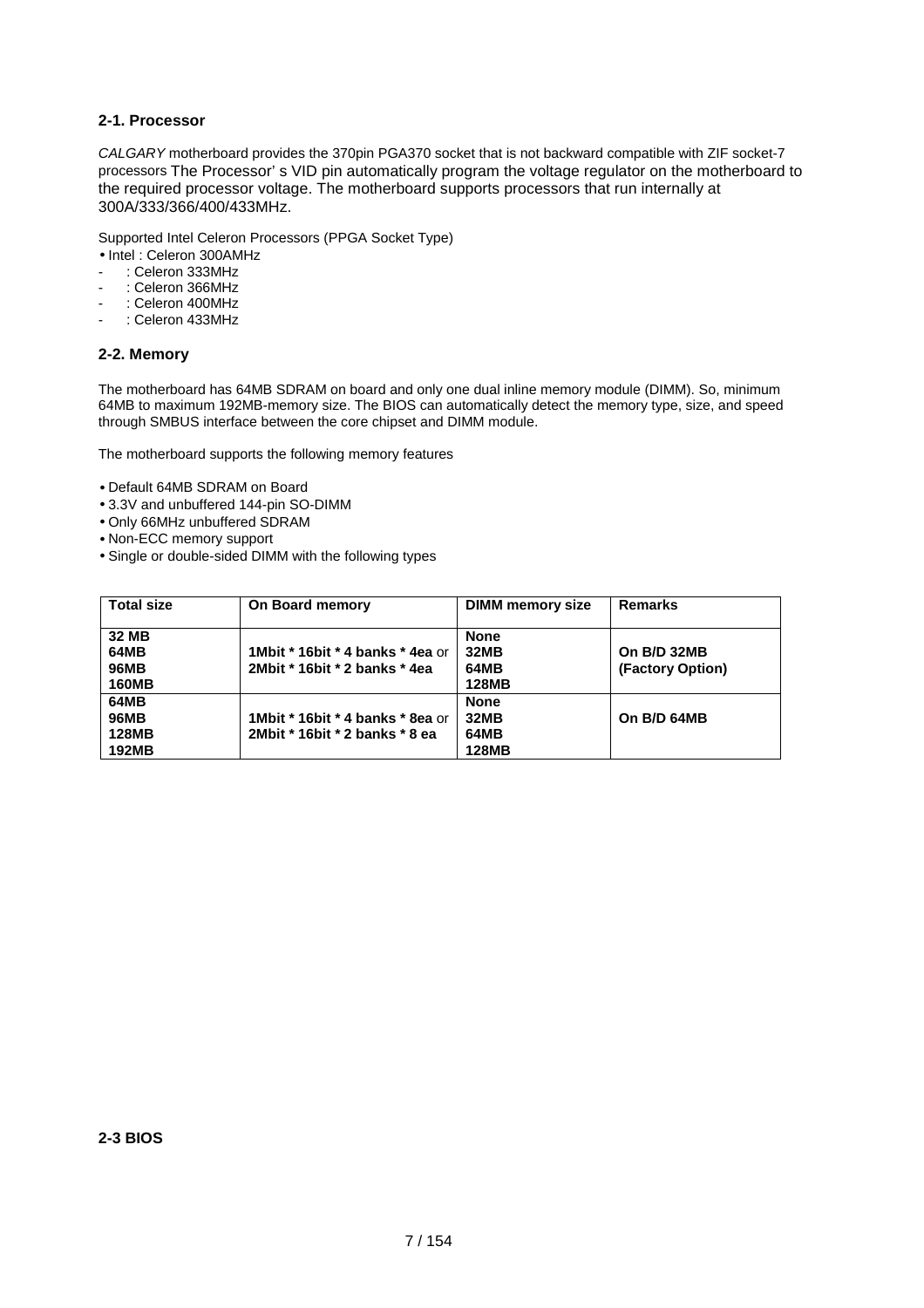The motherboard uses a TriGem-Phoenix BIOS, which is stored in flash memory and can be upgraded using a disk-based program. A new version of the BIOS can be upgraded from a diskette using the Flash Memory Update utility.

Flash memory organization

| <b>Address (Hex)</b>                   | <b>Size</b> | <b>Functional Description</b>                  |
|----------------------------------------|-------------|------------------------------------------------|
| FFFFC000-FFFFFFFF<br>FFFFA000-FFFFBFFF | 16KB<br>8KB | Book block<br>ESCD (NVRAM area)                |
| FFFC0000-FFF9FFFF                      | 232KB       | Main BIOS block                                |
|                                        |             | -Video                                         |
|                                        |             | -DMI configuration, PnP Code<br>-ACPI, PM Code |

On-board device management

The BIOS can manage the devices on the motherboard over the CMOS setup menu.

| <b>Device</b>       | <b>Description</b>       | <b>CMOS setup menu</b>            | Default value |
|---------------------|--------------------------|-----------------------------------|---------------|
| Internal Cache      | Celeron PPGA Processor   | Enable / Disable                  | Enabled       |
| PS/2 Mouse          | Intel 8237 1EB (PIIX4E)  | Enable / Disable / Auto           | Auto          |
| <b>USB Function</b> | Intel 8237 1EB (PIIX4E)  | Enable / Disable                  | Enabled       |
| On board LAN        | Intel 21145 with HomePNA | Enable / Disable                  | Enabled       |
| On board FDC        | Super I/O (ITE 8673)     | Auto / Enable / Disable           | Auto          |
| On board serial     | Super I/O (ITE 8673)     | Auto / Enable / Disable           | Auto          |
| On board parallel   | Super I/O (ITE 8673)     | Auto / Enable / Disable           | Auto          |
| On board IDE        | Intel 8237 1EB (PIIX4E)  | Disable / Enable / Disable / Both | <b>Both</b>   |

### **2-4. Expansion Function**

The motherboard support ISA, PCI and AGP function. The PCI functions are extended to the additional connector in solder side of PCB with two PCI devices, and AGP function is designed in the motherboard with AGP graphics controller.

PCI configuration space map

| <b>Bus number</b> | Device number | <b>Function number</b> | <b>Device</b>                         |
|-------------------|---------------|------------------------|---------------------------------------|
| 00                | 00            | 00                     | North Bridge (Intel 82443LX)          |
| 00                | 01            | 00                     | South Bridge (PIIX4E)                 |
| 00                | 07            | 00                     | PCI / ISA bridge (PIIX4E)             |
| 00                | 07            | 01                     | IDE / bus master (PIIX4E)             |
| 00                | 07            | 02                     | USB (PIIX4E)                          |
| 00                | 07            | 03                     | Power management (PIIX4E)             |
| 01                | 00            | 00                     | Ati Rage XL graphics controller (AGP) |
| 00                | 13            | 00                     | Ethernet with HomePNA (Intel21145)    |
| 00                | 12            | 00                     | Software MODEM (PCTEL?)               |
| 00                | 0D            | 00                     | PCMCIA Socket-1 (PCI1225)             |
| 00                | 0D            | 01                     | PCMCIA Socket-2 (PCI1225)             |
| 00                | 0Β            | 00                     | PCI Audio (CS4280)                    |

PCI interrupt & master number routing map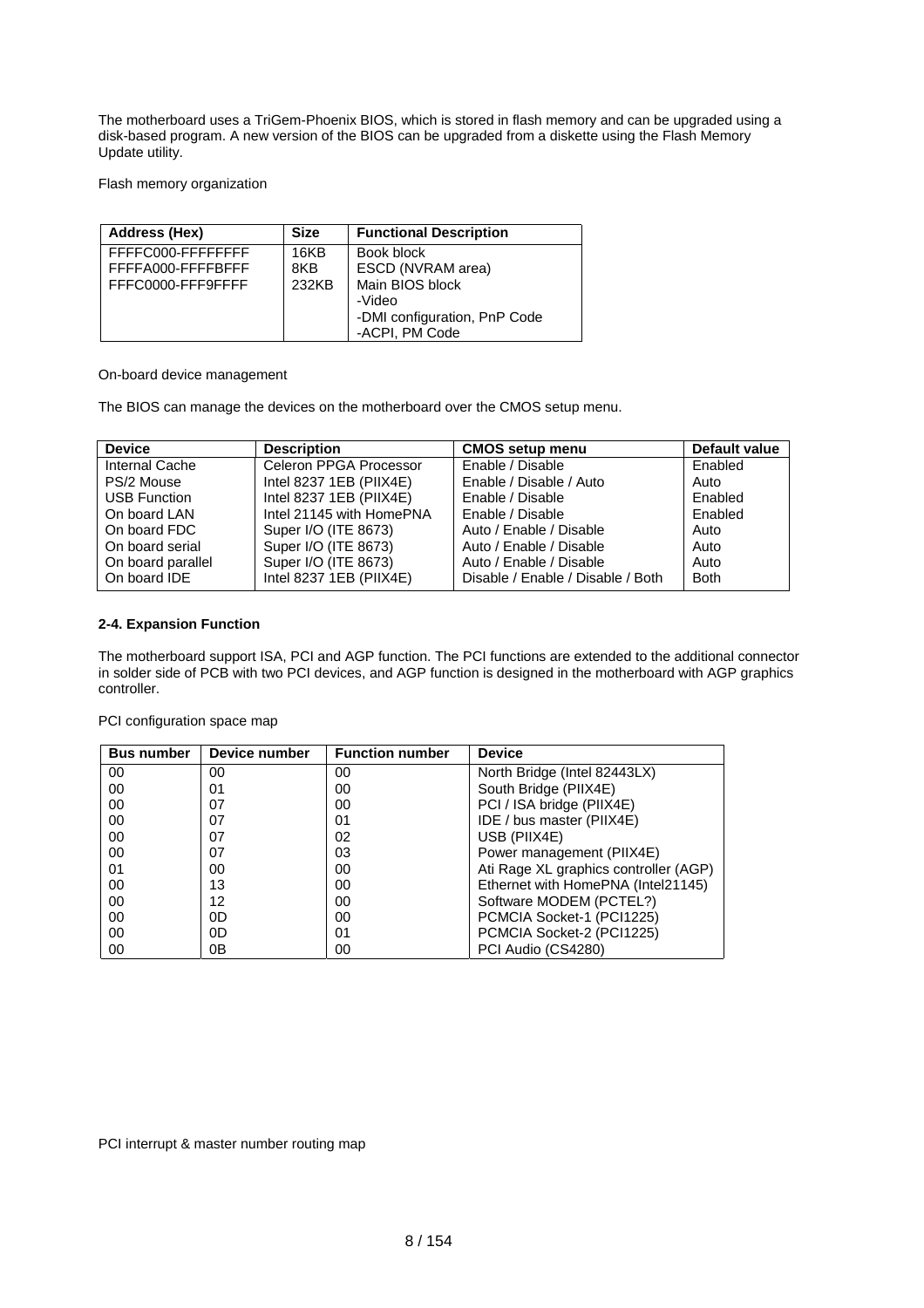Intel 82371EB (PIIX4E) PCI/ISA bridge has four programmable interrupt request input signals. Any PCI interrupt source connects to one of these interrupts signals and assigned to the free proper interrupt number by PnP BIOS.

| <b>South</b><br><b>Bridge</b><br><b>INT</b><br>signals | <b>Ethernet</b><br>with<br><b>HPNA</b> | <b>Software</b><br><b>MODEM</b> | <b>AGP</b><br>graphics | <b>PCMCIA</b><br><b>Device</b> | <b>Audio</b><br><b>Device</b> | PIIX4E<br><b>USB</b><br><b>Device</b> |
|--------------------------------------------------------|----------------------------------------|---------------------------------|------------------------|--------------------------------|-------------------------------|---------------------------------------|
| <b>PIRQA</b>                                           |                                        |                                 | <b>INTA</b>            |                                | <b>INTA</b>                   |                                       |
| <b>PIRQB</b>                                           | <b>INTA</b>                            |                                 |                        |                                |                               |                                       |
| <b>PIRQC</b>                                           |                                        | <b>INTA</b>                     |                        | <b>INTA</b>                    |                               |                                       |
| <b>PIRQD</b>                                           |                                        |                                 |                        |                                |                               | <b>INTA</b>                           |
| Master                                                 | REQ1                                   | REQ <sub>2</sub>                |                        | REQ3                           | REQ0                          |                                       |
| <b>IDSEL</b>                                           | AD30                                   | AD <sub>29</sub>                | AD16                   | AD <sub>24</sub>               | AD <sub>22</sub>              |                                       |

### **2-5. Advanced Configuration and Power Interface (ACPI)**

The motherboard and system BIOS support the ACPI that requires an ACPI-aware operating system such as Windows-NT 5.0 or Windows 98. ACPI feature include

• Plug and Play and APM functionality normally contained in the BIOS

• Power management control of individual devices: add-in cards, hard disk drives, USB devices, and Video

• A soft-off feature that enables operating system to power off the computer

• Support for multiple wakeup events

• Indication LED for normal mode (Green), standby mode (Amber), and suspend mode (Amber).

*But, this logic located in the Monitor MCU part(LED is absent in the motherboard)*

Wakeup devices and events

| <b>Wakeup device</b>                 | <b>Wakeup events and functionality</b>              |
|--------------------------------------|-----------------------------------------------------|
| Power switch (ON/OFF mode)           | Wakeup from Power-off status and power-off function |
| Power switch (Suspend / Resume mode) | Wakeup from Power-on status and go to suspend mode  |
| LAN                                  | Wakeup from Power-off status                        |
| Modem                                | Wakeup from Power-off status                        |
| Keyboard & Mouse                     | Wakeup from Power-on status                         |
| <b>USB</b>                           | Wakeup from Power-on status                         |

### **2-6. Manufacturing Options**

The motherboard has several manufacturing options according to *CUSTOMER* requirement. Make sure that these options can be applied in the assembly stage, and it' s impossible to upgrade or change in the customer field.

| <b>Option items</b> | <b>Selectable functionality</b> | <b>Feature changes</b>           |
|---------------------|---------------------------------|----------------------------------|
| Super $1/O$         | ITE8673 / ITE8693               | Include LM79 (for HW Monitoring) |
| Main memory         | 32MB / 64MB                     | Four / eight SDRAM configuration |
| Graphics memory     | 4MB / 8MB                       | Two / four SDRAM configuration   |

# **III. Jumper & Connector Description**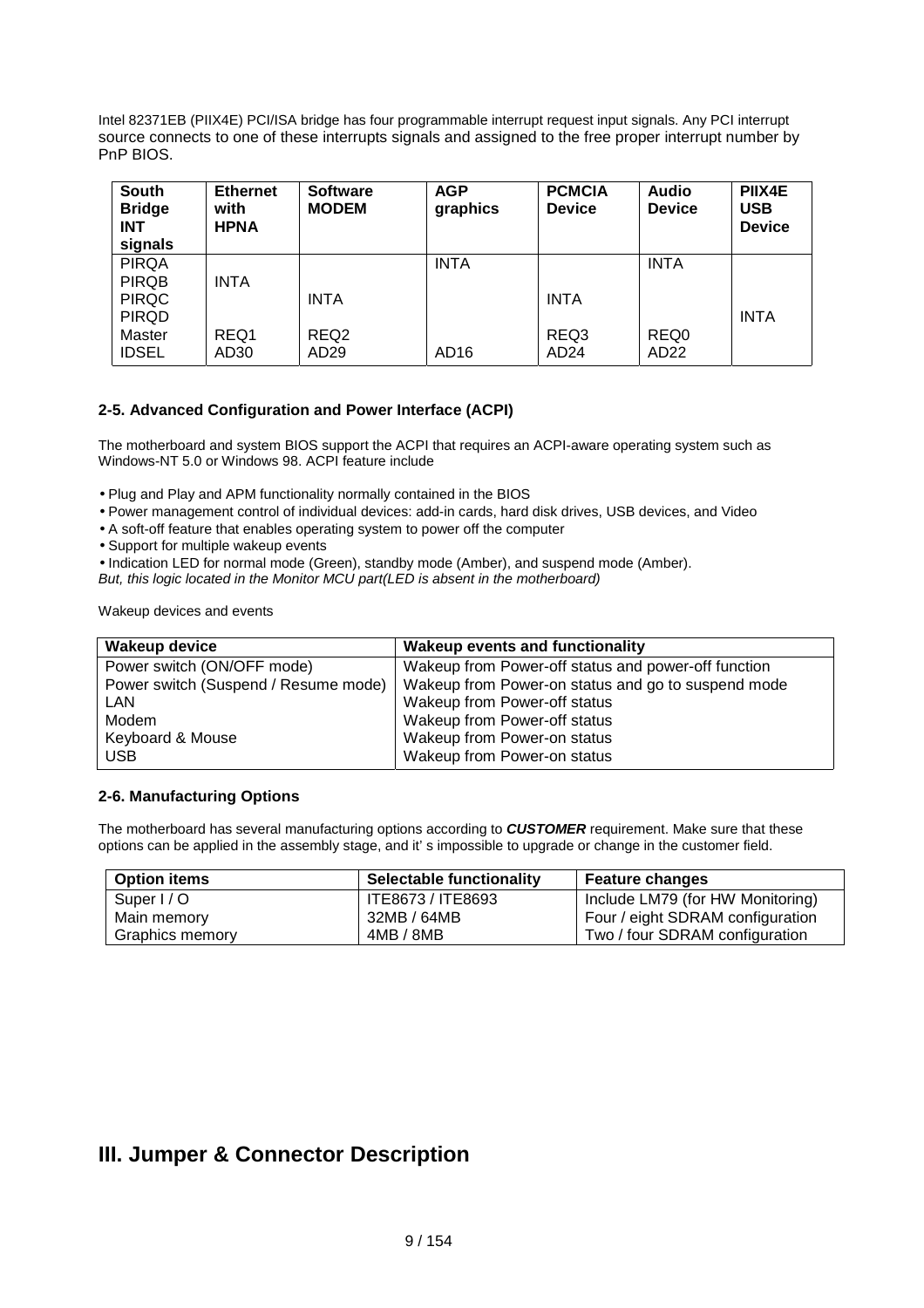### **1. Motherboard Jumper Setting**



**1-1. Selection for Processor CPU Clock**

# & *Intel Celeron PPGA Processor is auto set the core to bus frequency ratio.*

| Jumper | <b>Function</b>          | $2 - 3$                                       | 1-2 (Default)      |
|--------|--------------------------|-----------------------------------------------|--------------------|
| J1     | Mode select function     | Test for Q-spec. Intel CPU only   Normal mode |                    |
| J2     | Password function        | Clear password                                | Enable password    |
| J3     | <b>CMOS RAM function</b> | Clear CMOS RAM                                | Enable write/slave |

# **2. I/O Header Connector Description**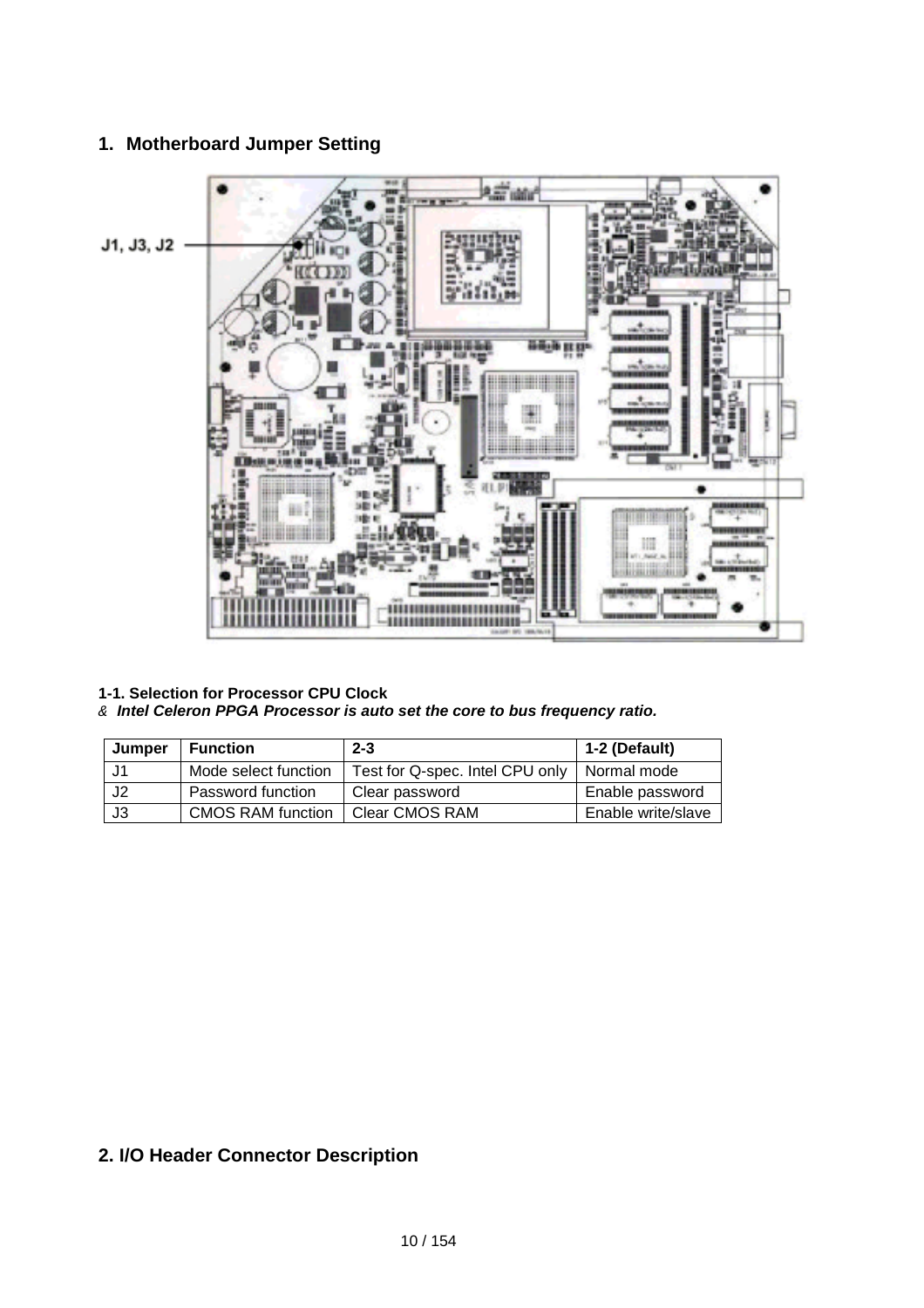### **2-1. Motherboard Internal Connector**

**2-1-1. Component (Top) side**



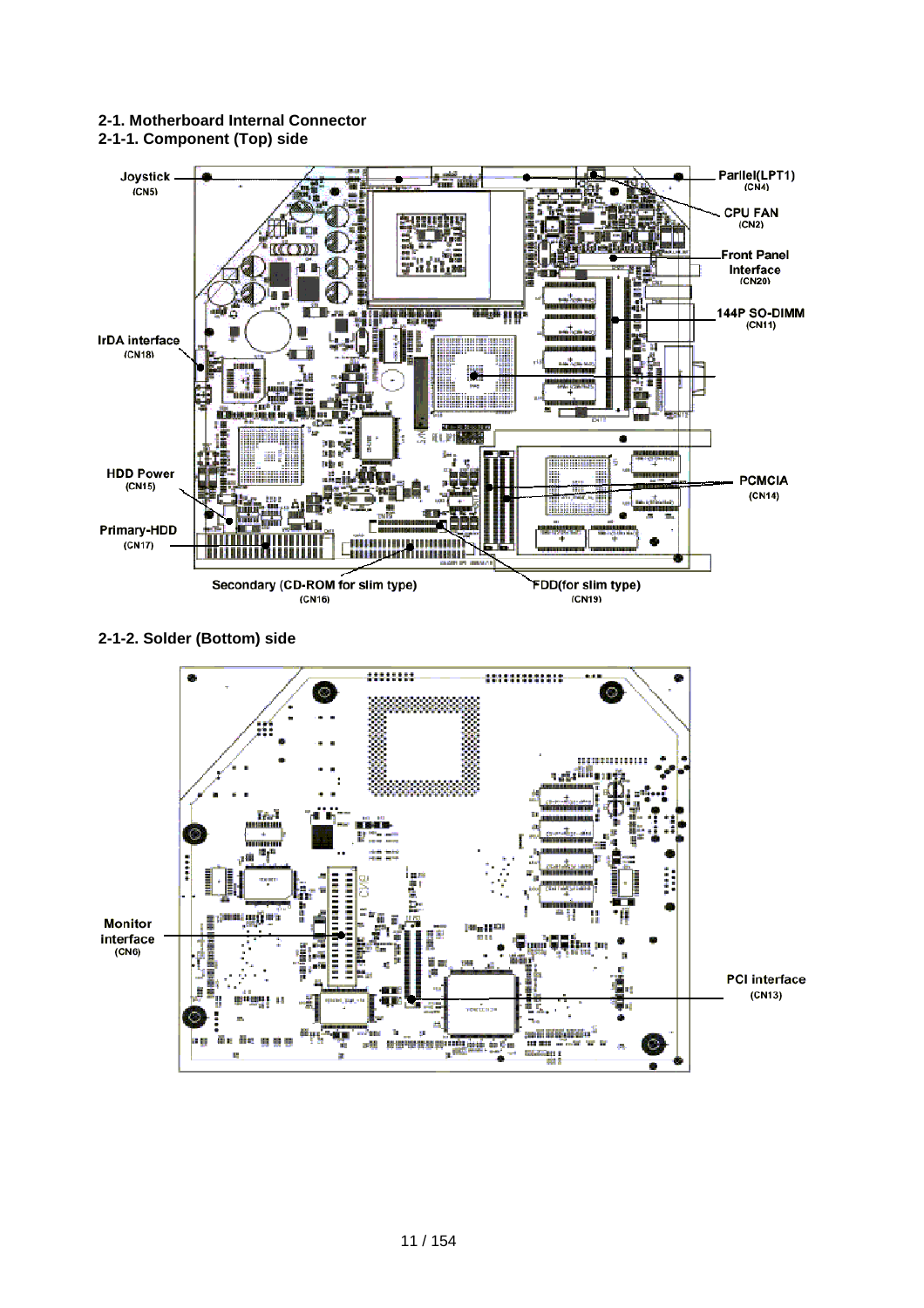CPU Fan connector (CN2)

|  | ¢ | г |
|--|---|---|

# HDD Power (CN15)



IrDA interface (CN18)

12345  $10000$ 

| Pin number | <b>Signal description</b> |
|------------|---------------------------|
|            | <b>GND</b>                |
|            | Fan power                 |
|            | Tachometer (speed)        |

| Pin number | <b>Signal description</b> |
|------------|---------------------------|
|            | <b>VCC</b>                |
| 2          | <b>GND</b>                |
|            | <b>GND</b>                |
|            | $+12V$                    |

| Pin number | <b>Signal description</b> |
|------------|---------------------------|
|            | <b>IRRX</b>               |
| 2          | <b>GND</b>                |
| З          | <b>IRTX</b>               |
|            | <b>VCC</b>                |
| г,         | IR_SEL                    |

| Pin            | Signal             | Pin    | <b>Signal</b>      |  |  |  |
|----------------|--------------------|--------|--------------------|--|--|--|
| number         | description        | number | description        |  |  |  |
| 1              | +5 VSB             | 16     | M KBCLK            |  |  |  |
| $\overline{2}$ | GND                | 17     | M KBDATA           |  |  |  |
| 3              | CD TX              | 18     | <b>KBCLK</b>       |  |  |  |
| 4              | CD_RX              | 19     | <b>KBDATA</b>      |  |  |  |
| 5              | -SHUTDOWN          | 20     | -PS_ON             |  |  |  |
| 6              | SPK L+             | 21     | SPK R+             |  |  |  |
| $\overline{7}$ | SPK L-             | 22     | SPK R-             |  |  |  |
| 8              | <b>HEADPHONE-L</b> | 23     | <b>HEADPHONE-R</b> |  |  |  |
| 9              | <b>AGROUND</b>     | 24     | $-OC$ 1            |  |  |  |
| 10             | HP_IN              | 25     | USB P1+            |  |  |  |
| 11             | <b>AGROUND</b>     | 26     | USB_P1+            |  |  |  |
| 12             | MIC JACK           | 27     | <b>GND</b>         |  |  |  |
| 13             | <b>AGROUND</b>     | 28     | PWR_BUTTON         |  |  |  |
| 14             | RIGHT_RCA_IN       | 29     | <b>AGROUND</b>     |  |  |  |
| 15             | LEFT RCA IN        | 30     | NTSC IN            |  |  |  |

Front Panel interface (CN20)

| 15 14 13 12 11 10 9 8 7 6 5 4 3 2 1          |  |  |  |  |  |  |
|----------------------------------------------|--|--|--|--|--|--|
|                                              |  |  |  |  |  |  |
| 30 29 28 27 26 25 24 23 22 21 20 19 18 17 16 |  |  |  |  |  |  |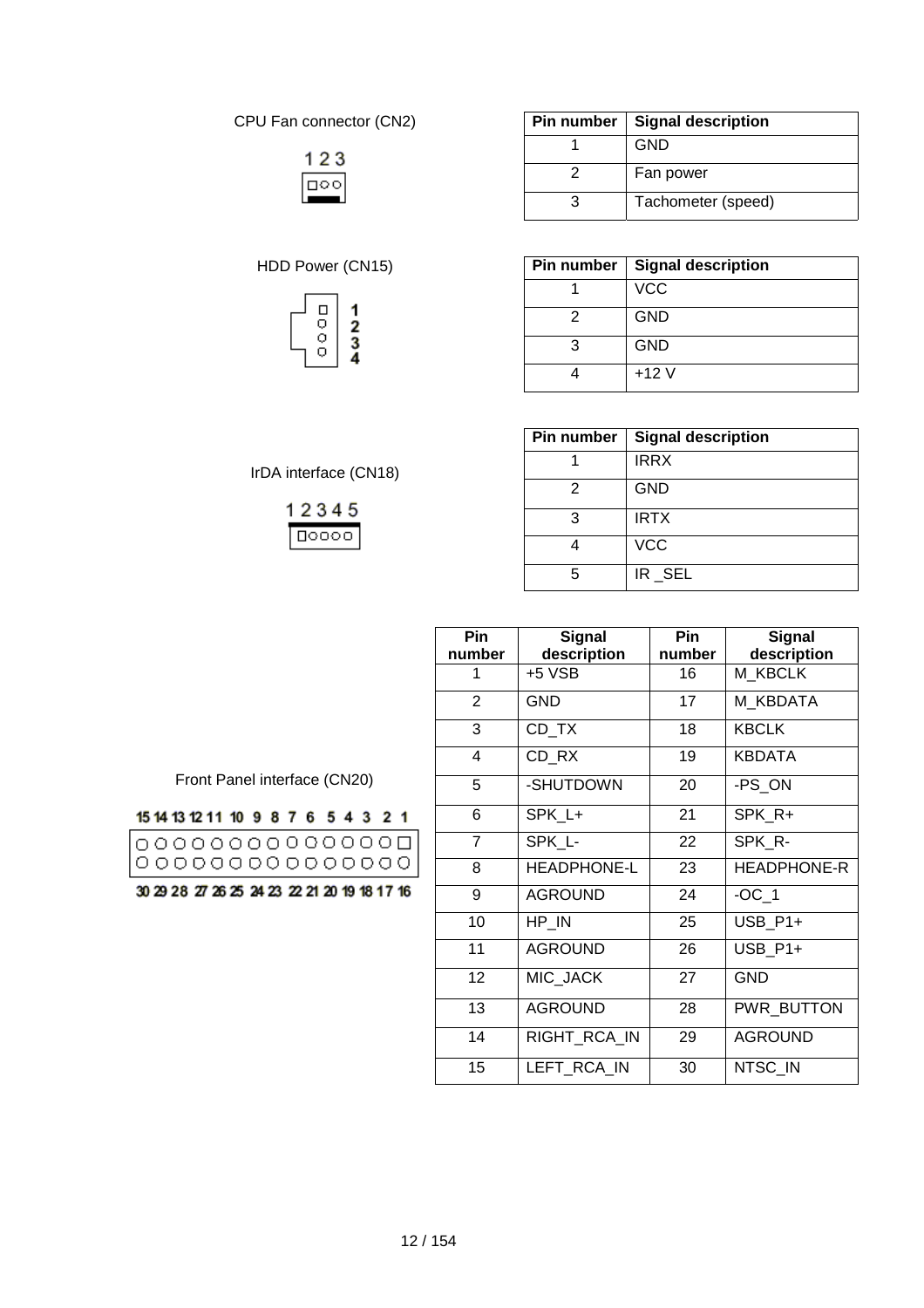| Monitor                         | Pin            | <b>Signal</b> | Pin | <b>Signal</b>    | Pin | <b>Signal</b> | Pin | <b>Signal</b> |
|---------------------------------|----------------|---------------|-----|------------------|-----|---------------|-----|---------------|
| interface<br>(CN6)              |                | <b>VCC</b>    | 11  | VCC <sub>3</sub> | 21  | <b>GND</b>    | 31  | <b>GND</b>    |
|                                 | $\overline{2}$ | <b>VCC</b>    | 12  | VCC <sub>3</sub> | 22  | <b>GND</b>    | 32  | V G           |
| ı<br>2                          | 3              | <b>VCC</b>    | 13  | VCC <sub>3</sub> | 23  | <b>GND</b>    | 33  | -V HSYNC      |
|                                 | 4              | <b>VCC</b>    | 14  | VCC <sub>3</sub> | 24  | <b>GND</b>    | 34  | <b>GND</b>    |
|                                 | 5              | <b>GND</b>    | 15  | <b>GND</b>       | 25  | <b>GND</b>    | 35  | <b>GND</b>    |
| 0000000000000000<br>00000000000 | 6              | <b>GND</b>    | 16  | <b>GND</b>       | 26  | <b>GND</b>    | 36  | $V_B$         |
|                                 | 7              | $-12V$        | 17  | -PS ON           | 27  | <b>DDCDAT</b> | 37  | -V VSTNC      |
| 0000000                         | 8              | <b>VCC</b>    | 18  | $+5VSB$          | 28  | VR            | 38  | <b>GND</b>    |
|                                 | 9              | <b>GND</b>    | 19  | <b>GND</b>       | 29  | <b>DDCCLK</b> | 39  | <b>GND</b>    |
| ۰<br>39.<br>40                  | 10             | <b>GND</b>    | 20  | $+12V$           | 30  | <b>GND</b>    | 40  | <b>GND</b>    |

# **2-2. Motherboard External I/O Port**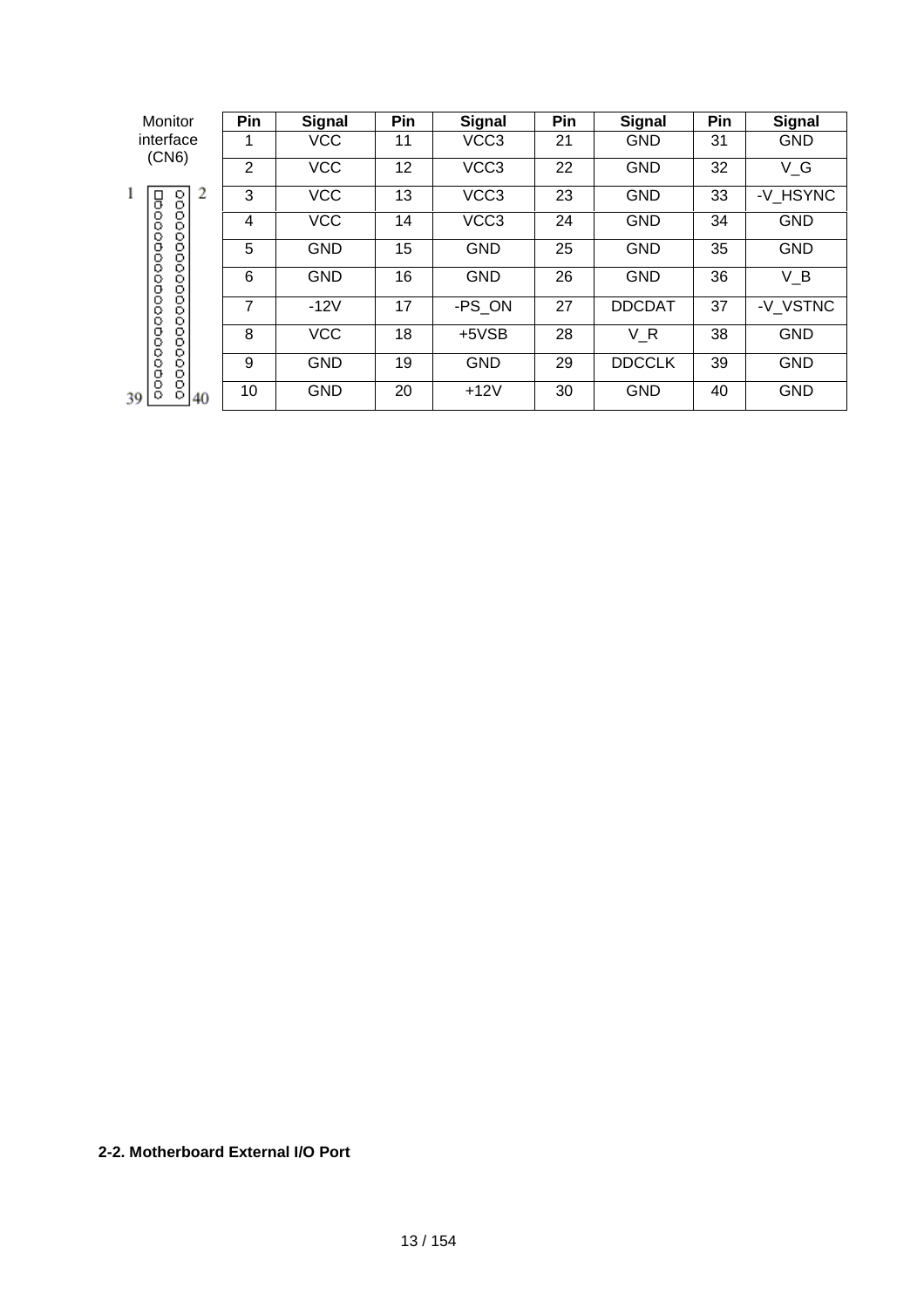

**3. Monitor interface daughter board**